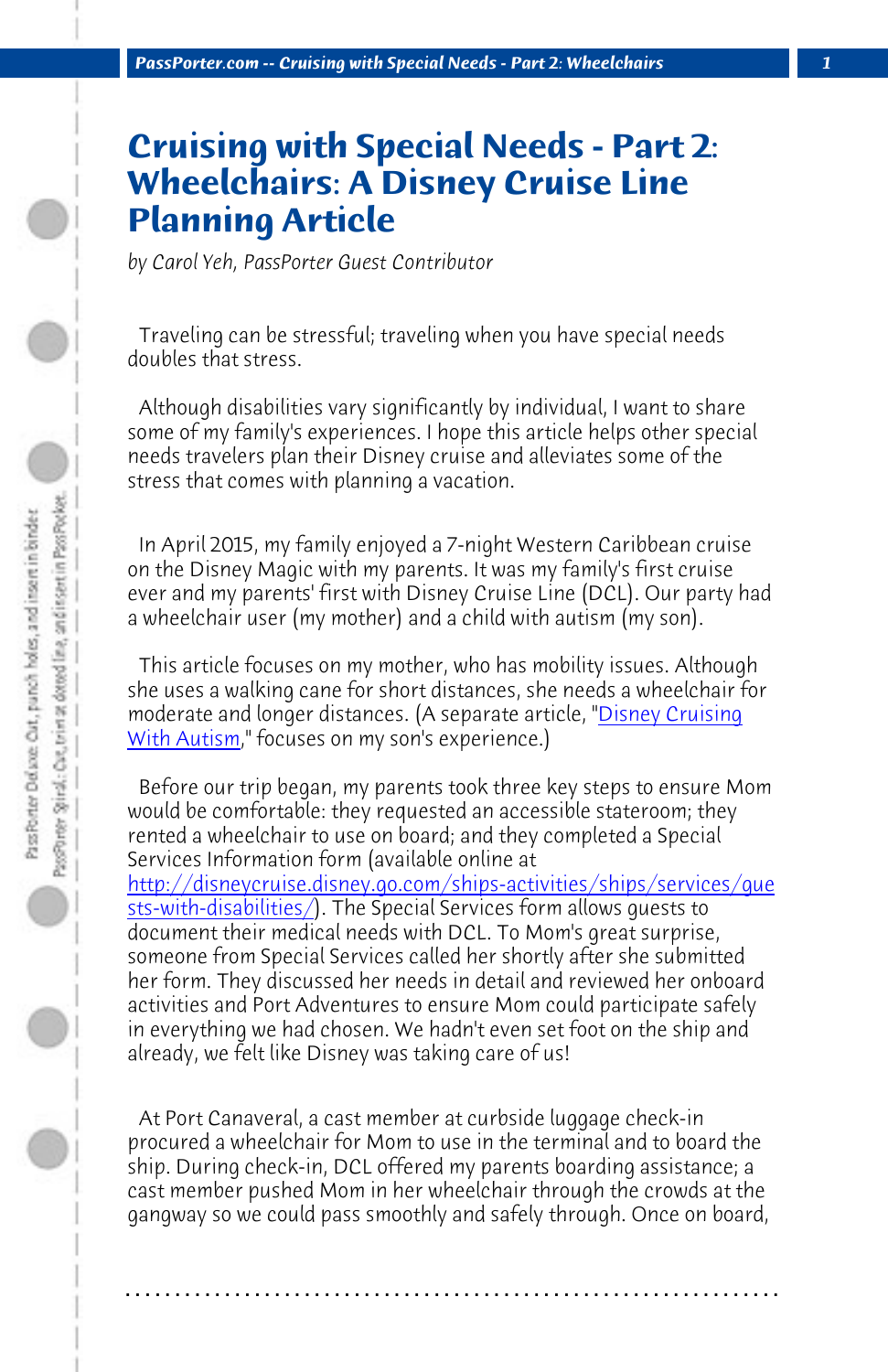*PassPorter.com -- Cruising with Special Needs - Part 2: Wheelchairs (continued) 2*

my parents took the terminal's wheelchair to Deck 6, near the mid-ship elevators, and exchanged it for their onboard wheelchair, which their travel agent had rented through Special Needs at Sea.

 On the Magic, the accessible staterooms are aft (the back of the ship) on decks 6, 7, and 8. In my parents' Category 6A stateroom, all areas - including the closet, bathroom, veranda, and all the interior doorways - were large enough for a wheelchair to turn around. Although the bathroom was spacious, it was not a split bath. It had a roll-in shower with a seat and grab bars but no tub.

 One feature we loved about my parents' stateroom were the auto-door openers, mounted both inside and outside the stateroom. On the outside, swiping our Key to the World card against the opener triggered the door to open and remain open for about 20 seconds. On the inside, the opener was a metal push plate. During our cruise, Disney also installed doorbells on the accessible staterooms, which played the Big Ben chime.

 Although the accessible staterooms themselves are spacious, the stateroom corridors are not very wide. They can accommodate a standard-sized wheelchair with about 2-1/2 feet to spare. That's just wide enough for the wheelchair and a piece of luggage or the host/hostess's cart. If you require a wide wheelchair, you may need to allot extra time to get from your room to the main areas to move possible obstacles out of the way. (Our hosts were always nearby if our way was blocked.)

 The main dining rooms on the Magic (Animator's Palette, Carioca's, and Lumière's) are all wheelchair accessible. At Animator's Palette and Carioca's, the accessible entrance is the same as the main entrance; at Lumière's, the accessible entrance is at the back of the restaurant. Guests can choose to transfer to a regular seat (which is what Mom prefers) or use their wheelchair at the table. Once Mom transferred to her seat, our servers whisked away her wheelchair to store it safely. At the end of our meals, they often wheeled her out of the dining room to help us get around all the tables and diners.

 The only eating area that was problematic with a wheelchair was Cabanas, the buffet-style restaurant on Deck 9. The tight seating, busy crowd traffic (especially on embarkation day), and balancing plates of food made it difficult for Mom to enjoy her meal there. My parents preferred the table service at Lumiè re's for breakfast and lunch.

 Transferring off the Magic for Port Adventures was easier than expected, especially with help from cast members. At our first stop, a

**. . . . . . . . . . . . . . . . . . . . . . . . . . . . . . . . . . . . . . . . . . . . . . . . . . . . . . . . . . . . . . . . . .**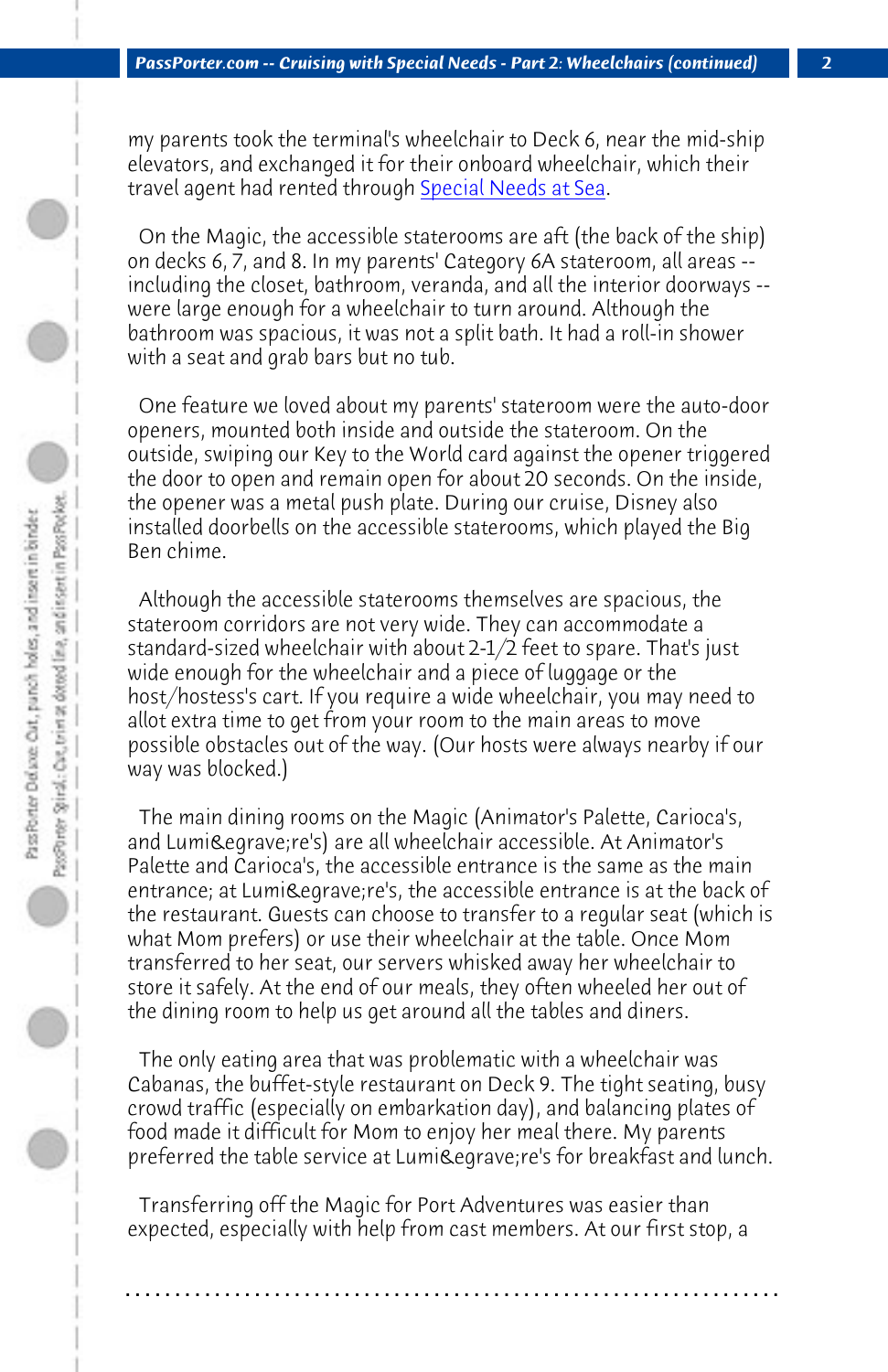*PassPorter.com -- Cruising with Special Needs - Part 2: Wheelchairs (continued) 3*

Port Adventures cast member escorted us from our onboard meeting location to the gangway, staying a few paces ahead of us to call the elevator and hold doors. In Grand Cayman, the gangway from the Magic connected directly to the top deck of the tender boat. Both the tender crew and Disney cast members made sure Mom safely made it from boat to boat.

 Port Adventures vary in their ability to accommodate wheelchairs. For our two Port Adventures, Mom had to transfer from her wheelchair to a vehicle. However, we knew about these transfers, thanks to Special Services' phone call to Mom before our trip. Accessibility on Castaway Cay was equal to what we experienced on the ship. The wide pathways across the island are paved; sand wheelchairs are available to borrow; and the trams had wheelchair seating, typically in the first car.

 Returning to Port Canaveral was chaotic. Whereas during embarkation, my parents were told exactly where to find their rental wheelchair, during debarkation we had no information about how or where to return our rental. We ended up getting a new wheelchair in the terminal, leaving the rental with a cast member.

 By far, the most stressful part of our journey was getting through U.S. Customs. We didn't have enough hands to manage everyone's luggage plus a wheelchair! Thankfully, Mom was allowed to wait on the sidelines, while we wheeled our luggage through the long (but fast-moving) lines. She joined us at the Customs Desk; after that, it took a bit of juggling to get our belongings out the building and to the [parking garage.](http://www.passporter.com/articles/disney-cruise-with-wheelchair.php)

 My parents are seasoned travelers on other cruise lines, and in their 10 years of cruising, Disney was the only cruise line to reach out to them before their trip to learn more about my mother's needs. Throughout our Magic-al trip, we marveled at how well Disney took care of Mom. We communicated our needs early with Disney, and they made sure my mom had access to everything the cruise offered.

## *About The Author:*

 *Carol Yeh is a part-time freelance editor and writer in Virginia. She loves dreaming and planning Disney vacations for her family.*

**. . . . . . . . . . . . . . . . . . . . . . . . . . . . . . . . . . . . . . . . . . . . . . . . . . . . . . . . . . . . . . . . . .**

*Article last updated: 07-30-2015*

*View the latest version online at: http://www.passporter.com/articles/disney-cruise-with-wheelchair.html*